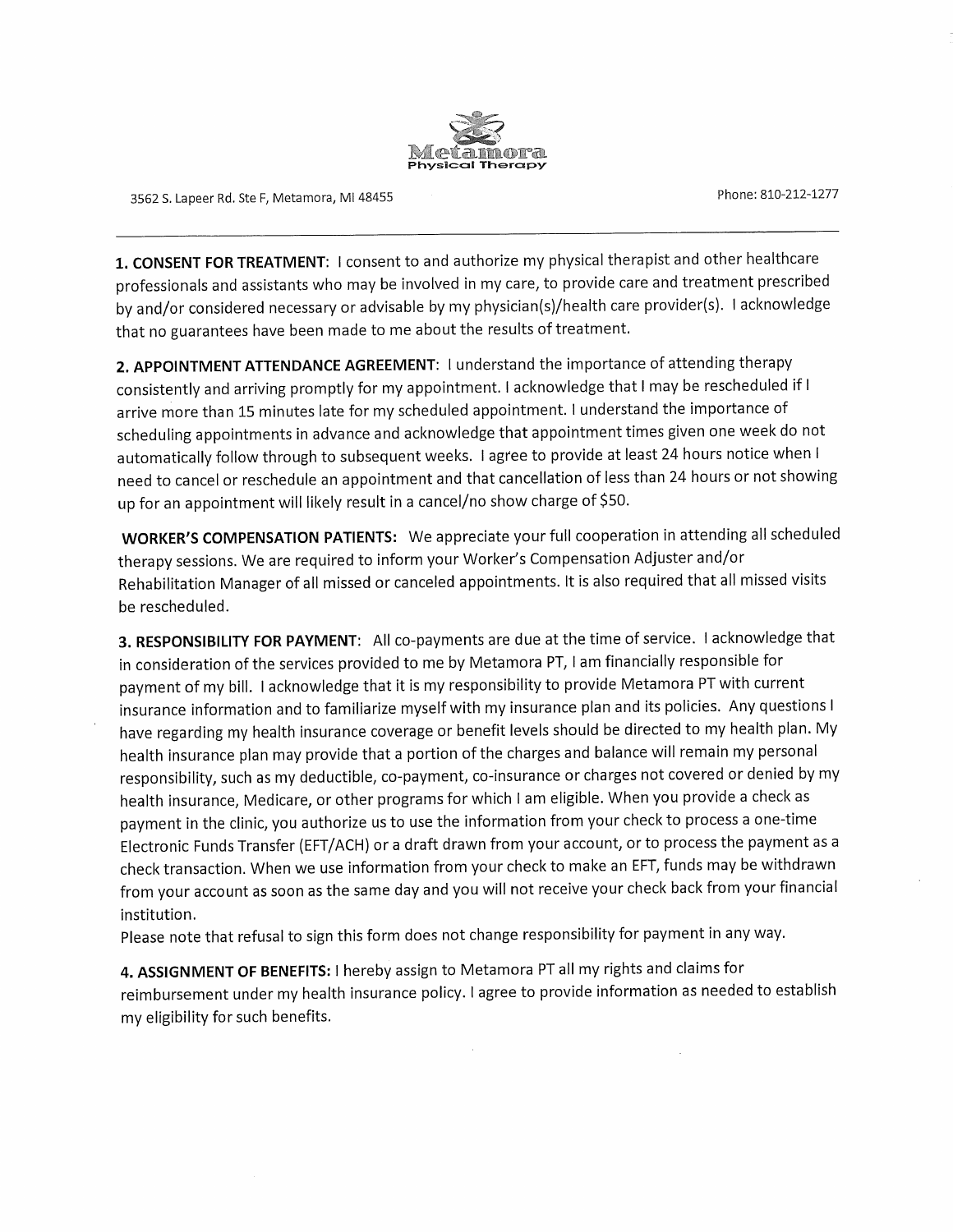5. ACCESS TO AND RELEASE OF HEALTH INFORMATION: I understand that Metamora PT may document medical and other information related to my treatment in electronic and other forms and that such information will be used in the course of my treatment, for payment purposes and to support those who are caring for me. I authorize my clinician(s) and Metamora PT's administrative staff to contact other healthcare professionals that may have information related to my prior and current health conditions and treatment. I acknowledge that I have received Metamora PT's Notice of Privacy Practices and that it outlines how my health information will be used and disclosed and how I may gain access to and control my health information.

6. HIPAA CONSENTS: In compliance with HIPAA regulations, I consent to the following individuals receiving verbal information regarding the billing of my account:

Name/Relationship expression of the contract of the contract of the contract of the contract of the contract of

Name/Relationship

I also authorize the release of appointment information left in a voice-mail, answering machine or text message and understand that there is some level of privacy risk associated with these forms of communication.

7. CONSENT FOR EMERGENCY CONTACT INFORMATION Person to contact in case of an emergency:

Name Relationship: Telephone Number Relationship: Telephone Number Relationship:

By my signature below, I certify that I have read, understand, and fully agree to each of the statements in this document and sign below freely and voluntarily.

Signature of Patient or Legally Responsible Person<br>
Mate

Date <u> 1980 - Johann Stein, marwolaethau a bhann an t-Amhair an t-Amhair an t-Amhair an t-Amhair an t-Amhair an t-A</u>

Metamora Physical Therapy complies with applicable Federal civil rights laws and does not discriminate on the basis of race, color, national origin, age, disability, or sex.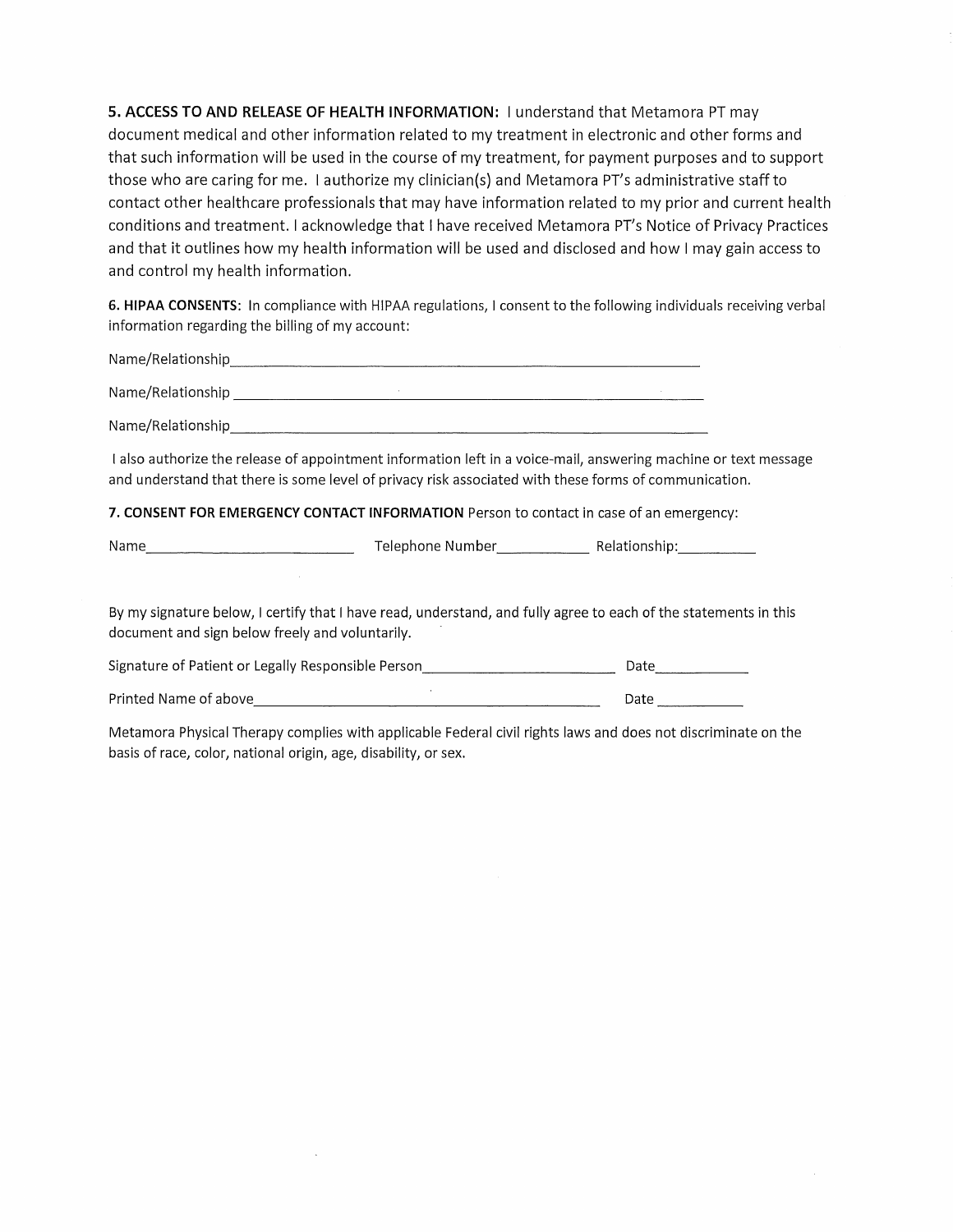

# **APPOINTMENT ATTENDANCE AGREEMENT**

I understand the importance of attending therapy consistently and arriving promptly for my appointment. I acknowledge that I may be rescheduled if I arrive more than 15 minutes late for my scheduled appointment. I understand the importance of scheduling appointments in advance and acknowledge that appointment times given one week do not automatically follow through to subsequent weeks. *Lagree to provide at least 24 hours notice when I need to* cancel or reschedule an appointment and that cancellation of less than 24 hours or not showing up for an appointment will likely result in a cancel/no show charge of \$50.

| Date: |  |
|-------|--|
|-------|--|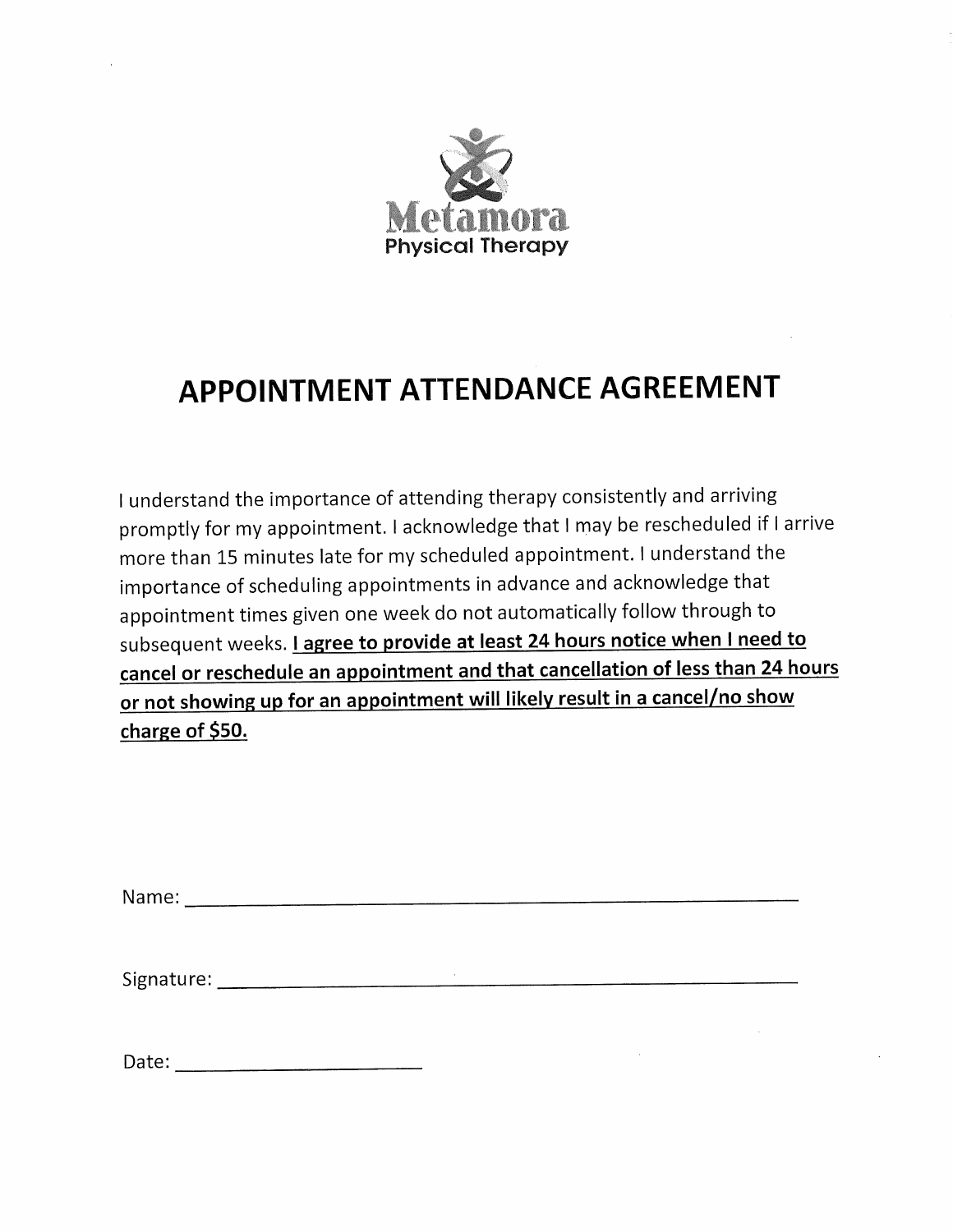# Metamora Physical Therapy, LLC NOTICE OF PATIENT INFORMATION PRACTICES

#### THIS NOTICE DESCRIBES HOW MEDICAL INFORMATION ABOUT YOU MAY BE USED OR DISCLOSED AND HOW YOU CAN GET ACCESS TO INFORMATION. PLEASE REVIEW IT CAREFULLY.

#### Metamora Physical Therapy, LLC's LEGAL DUTY

 $\epsilon$   $>$ 

Metamora Physical Therapy, LLC is required by law to protect the privacy of your personal health information, provide this notice about our information practices and follow the information practices that are described herein.

#### USES AND DISCLOSURES OF HEALTH INFORMATION

Metamora Physical Therapy, LLC uses your personal health information primarily for treatment; obtaining payment for treatment; conducting internal administrative activities and evaluating the quality of care that we provide. For example. Metamora Physical Therapy, LLC may use your personal health information to contact you to provide appointment reminders, or information about treatment alternatives or other health related benefits that could be of interest to you.

Metamora Physical Therapy, LLC may also use or disclose your personal health information without prior authorization for public health purposes, for auditing purposes, for research studies and for emergencies. We also provide information when required by law.

In any other situation, Metamora Physical Therapy, LLC 's policy is to obtain your written authorization before disclosing your personal health information. If you provide us with a written authorization to release your information for any reason, you may later revoke that authorization to stop future disclosures at any time.

Metamora Physical Therapy, LLC may change its policy at any time. When changes are made, a new Notice of Information Practices will be posted in the waiting room and patient exam areas and will be provided to you on your next visit. You may also request an updated copy of our Notice of Information Practices at any time.

### PATIENT'S INDIVIDUAL RIGHTS

You have the right to review or obtain a copy of your personal health information at any time. You have the right to request that we correct any inaccurate or incomplete information in your records. You also have the right to request a list of instances where we have disclosed your personal health information for reasons other than treatment, payment or other related administrative purposes.

You may also request in writing that we not use or disclose your personal health information for treatment, payment and administrative purposes except when specifically authorized by you, when required by law or in emergency circumstances. Metamora Physical Therapy, LLC will consider all such requests on a case by case basis, but the practice is not legally required to accept them.

#### **CONCERNS AND COMPLAINTS**

If you are concerned that Metamora Physical Therapy, LLC may have violated your privacy rights or if you disagree with any decisions we have made regarding access or disclosure of your personal health information, please contact our practice manager at the address listed below. You may also send a written complaint to the US Department of Health and Human Services. For further information on Metamora Physical Therapy's health information practices or if you have a complaint, please contact the following person:

> **Metamora Physical Therapy, LLC** Office Administrator 3562 S. Lapeer Rd. Ste F, Metamora, MI 48455 Telephone: 810-212-1277 Fax: 810-212-1282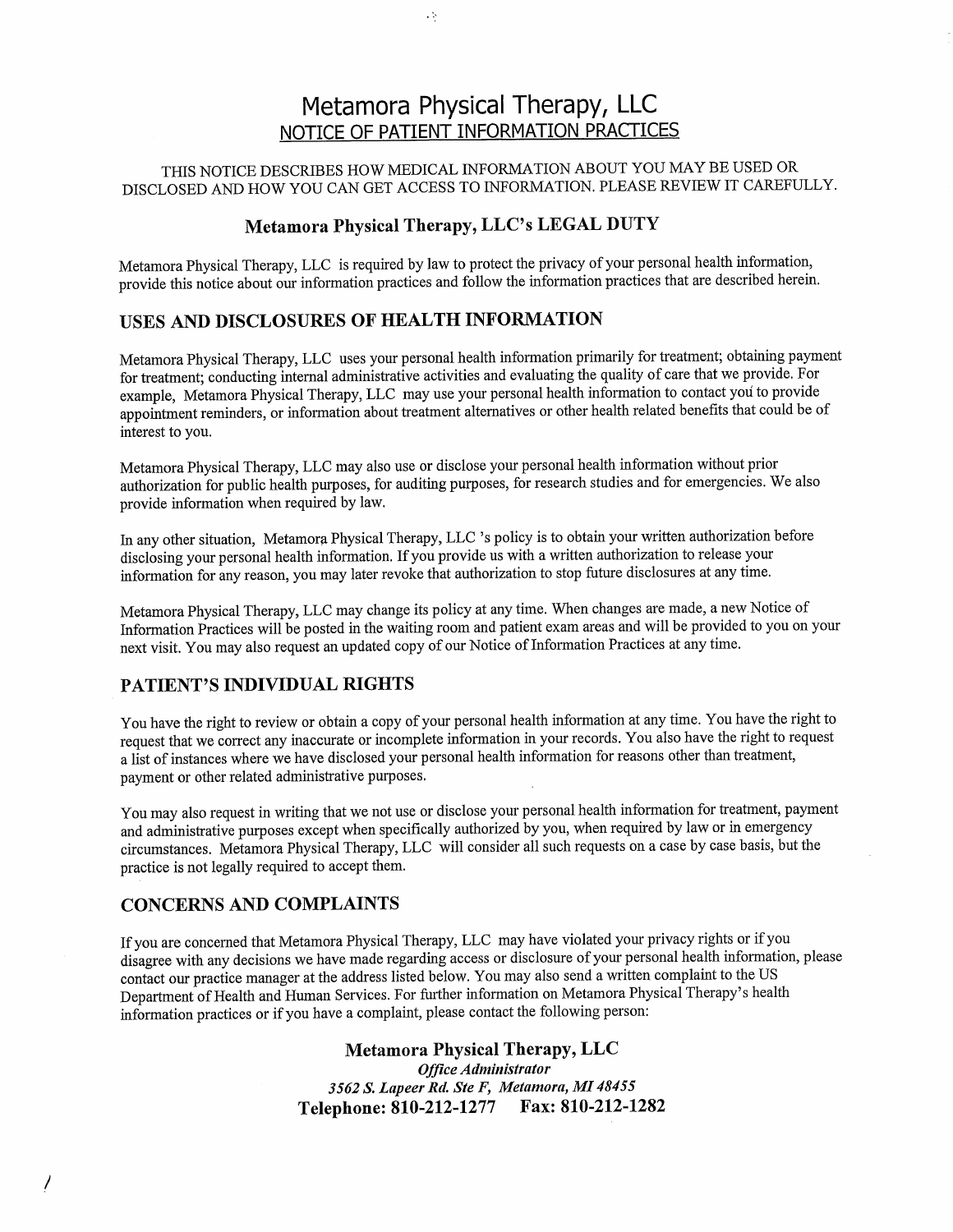## Metamora Physical Therapy, LLC PATIENT INFORMATION ACKNOWLEDGEMENT FORM

I have read and fully understand Metamora Physical Therapy, LLC's Notice of Information Practices. I understand that Metamora Physical Therapy, LLC may use or disclose my personal health information for the purposes of carrying out treatment, obtaining payment, evaluating the quality of services provided and any administrative operations related to treatment or payment. I understand that I have the right to restrict how my personal health information is used and disclosed for treatment, payment and administrative operations if I notify the practice. I also understand that ABC PT/OT will consider requests for restriction on a case by case basis, but does not have to agree to requests for restrictions.

I hereby acknowledge to the use and disclosure of my personal health information for purposes as noted in Metamora Physical Therapy, LLC's Notice of Information practices. I understand that I retain the right to revoke this acknowledgement by notifying the practice in writing at any time.

Patient Name

Signature

Date

I also authorize Metamora Physical Therapy, LLC to use my protected health information for targeted marketing, fund raising, and/or solicitation of participation in research studies. I understand I have the right to copy or inspect any information used for these purposes. I also understand this authorization does not affect my consent to use my protected health information for treatment, billing, or operations related to treatment and billing.

Patient Name

Signature

Date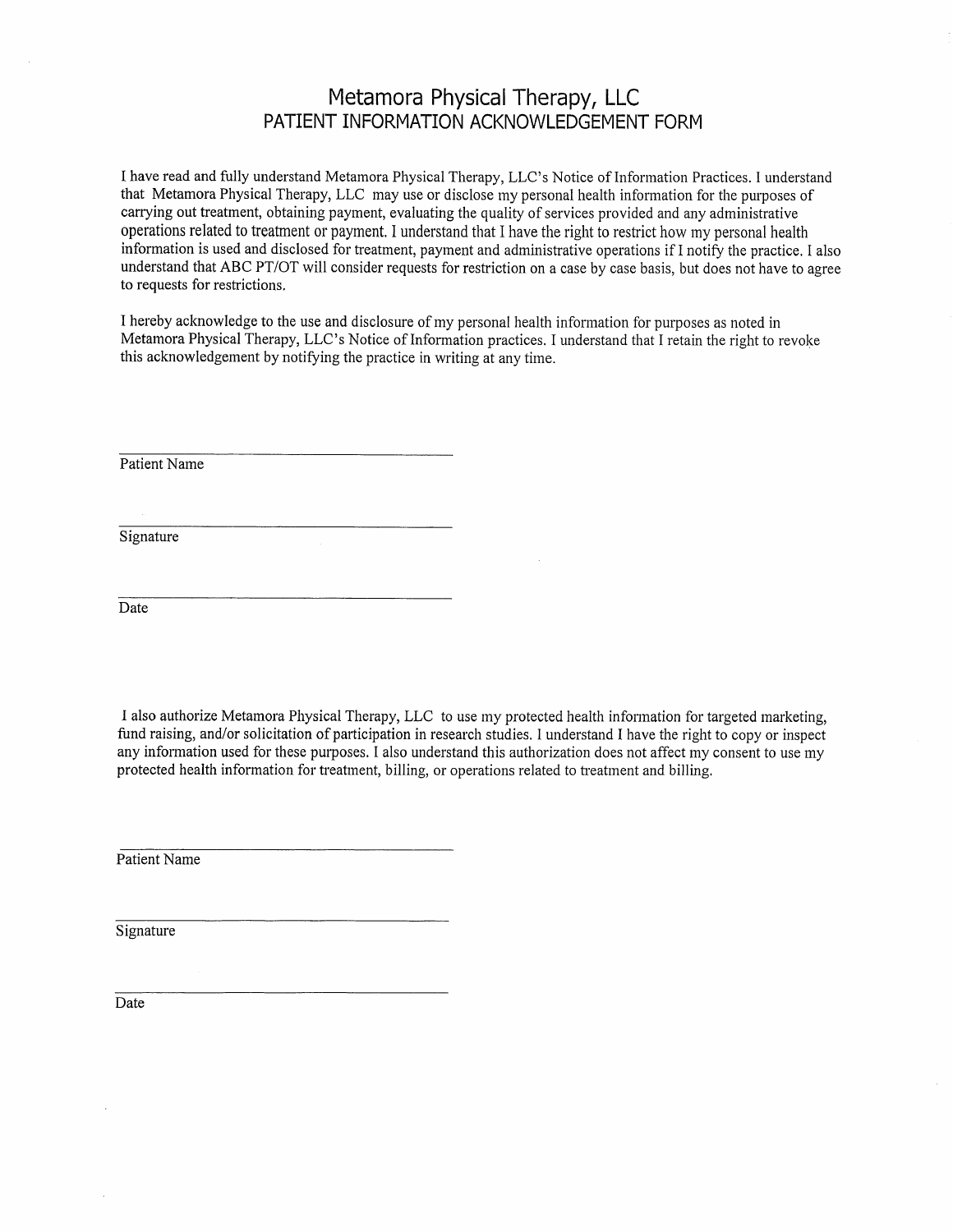

| <b>PATIENT NAME</b>                         | <b>DATE:</b>       |
|---------------------------------------------|--------------------|
| <b>ADDRESS:</b>                             | DOB:               |
| CITY/ZIP:                                   | <b>CELL#</b>       |
| <b>DOCTOR:</b>                              | <b>EMAIL:</b>      |
| ARE YOU CURRENTLY WORKING OUTSIDE THE HOME? | <b>OCCUPATION:</b> |

**PLEASE DESCRIBE YOUR SYMPTOMS THAT BRINGS YOU TO HEAR TODAY:** 

**WHEN DID THESE SYMPTOMS START?\_\_\_\_\_\_\_\_\_\_\_\_\_\_\_\_\_\_\_\_\_\_\_\_\_\_\_\_\_\_\_\_\_\_\_\_\_\_\_\_\_\_\_\_\_\_\_\_\_\_\_\_\_\_\_\_\_\_\_\_\_\_\_\_\_\_\_\_\_\_\_\_\_\_\_\_\_\_\_** 

**WHAT MAKES YOUR SYMPTOMS BETTER?\_\_\_\_\_\_\_\_\_\_\_\_\_\_\_\_\_\_\_\_\_\_\_\_\_\_\_\_\_\_\_\_\_\_\_\_\_\_\_\_\_\_\_\_\_\_\_\_\_\_\_\_\_\_\_\_\_\_\_\_\_\_\_\_\_\_\_\_\_\_\_\_\_\_\_** 

WHAT MAKES YOUR SYMPTOMS WORSE?

**PLEASE MARK THE AREAS THAT BOTHERING YOU:**

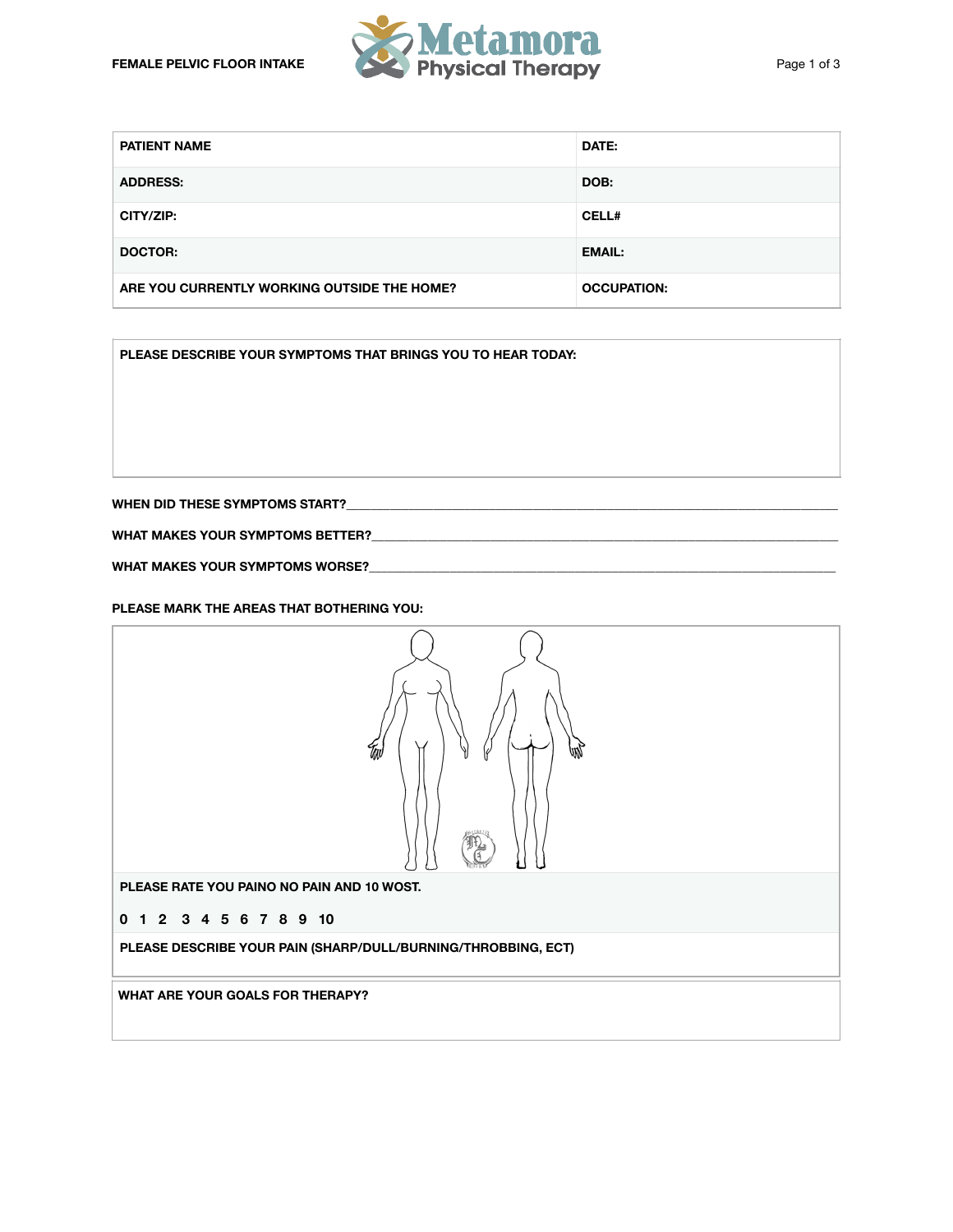

**PELVIC FLOOR MEDICAL HISTORY:**

**DO YOU HAVE A MEDICAL DIAGNOSIS (IE PROLAPSE, INCONTINENCE, IC………)** 

**HAVE YOU HAD ANY TREATMENT FOR THIS DIAGNOSIS?** 

**HAVE YOU HAD ANY SPECIAL TESTS COMPLETED RELATED TO THIS DIAGNOSIS?** 

**GENERAL HEALTH HISTORY: PLEASE CIRCL ANY OF THE FOLLOWING THAT APPLY TO YOU**

| <b>ADHD</b>                | <b>TMJ</b>                                                            | <b>ALLEGIES</b>                        | <b>CONSTIPATION/DIARREHA</b> |
|----------------------------|-----------------------------------------------------------------------|----------------------------------------|------------------------------|
| <b>ANEMIA</b>              | <b>DIABETES</b>                                                       | <b>ANXIETY/DEPRESSION</b>              | <b>DIGESTIVE PROBLEMS</b>    |
| <b>ARTHRITIS:</b>          | DIZZINESS/VERTIGO                                                     | <b>ASTHMA</b>                          | <b>EATIING DISORDER</b>      |
| <b>COPD</b>                | <b>MENTAL HEALTH ISSUES</b>                                           | <b>FIBROMYALGIA</b>                    | <b>BLADDER ISSUES</b>        |
| <b>HEADACHE/MIGRANES</b>   | <b>CANCER</b>                                                         | <b>LEARNING</b><br><b>DISABILITIES</b> | <b>CARDIOVASCULAR</b>        |
| <b>HIGH BLOOD PRESSURE</b> | <b>NEUROLOGICAL</b><br><b>PROBLEMS</b><br><b>STROKE/MS/PARKINSONS</b> | <b>CHRONIC FATIGUE</b>                 | <b>OSTEOPEROSIS</b>          |
| <b>CHRONIC PAIN</b>        | <b>SEIZURES</b>                                                       | <b>SLEEP DISORDER</b>                  |                              |

**PLEASE LIST ANY SURGERIES YOU HAVE HAD AND DATES OF THE SURGERY:** 

**PLEASE LIST ANY SIGNIFICANT INJURIES (ACCIDENTS, FRACTURES) AND DATE OF OCCURRENCE:** 

**ANY COMPLICATIONS WITH CHILDBEARING/BIRTHING PROCESS/BREASTFEEDING?** 

#### **FEMALE HISTORY:**

| <b># OF PREGNANCIES</b>   | <b># OF BIRTHS</b>                    | # OF VAGINAL BIRTHS    | $^{\circ}$ # OF C-SECTIONS |
|---------------------------|---------------------------------------|------------------------|----------------------------|
| <b>ENDOMETRIOSIS: Y/N</b> | <b>INTERSISTIAL CYSTITIS: Y/</b><br>N | <b>EPISIOTOMY: Y/N</b> | <b>PROLAPSE: Y/N</b>       |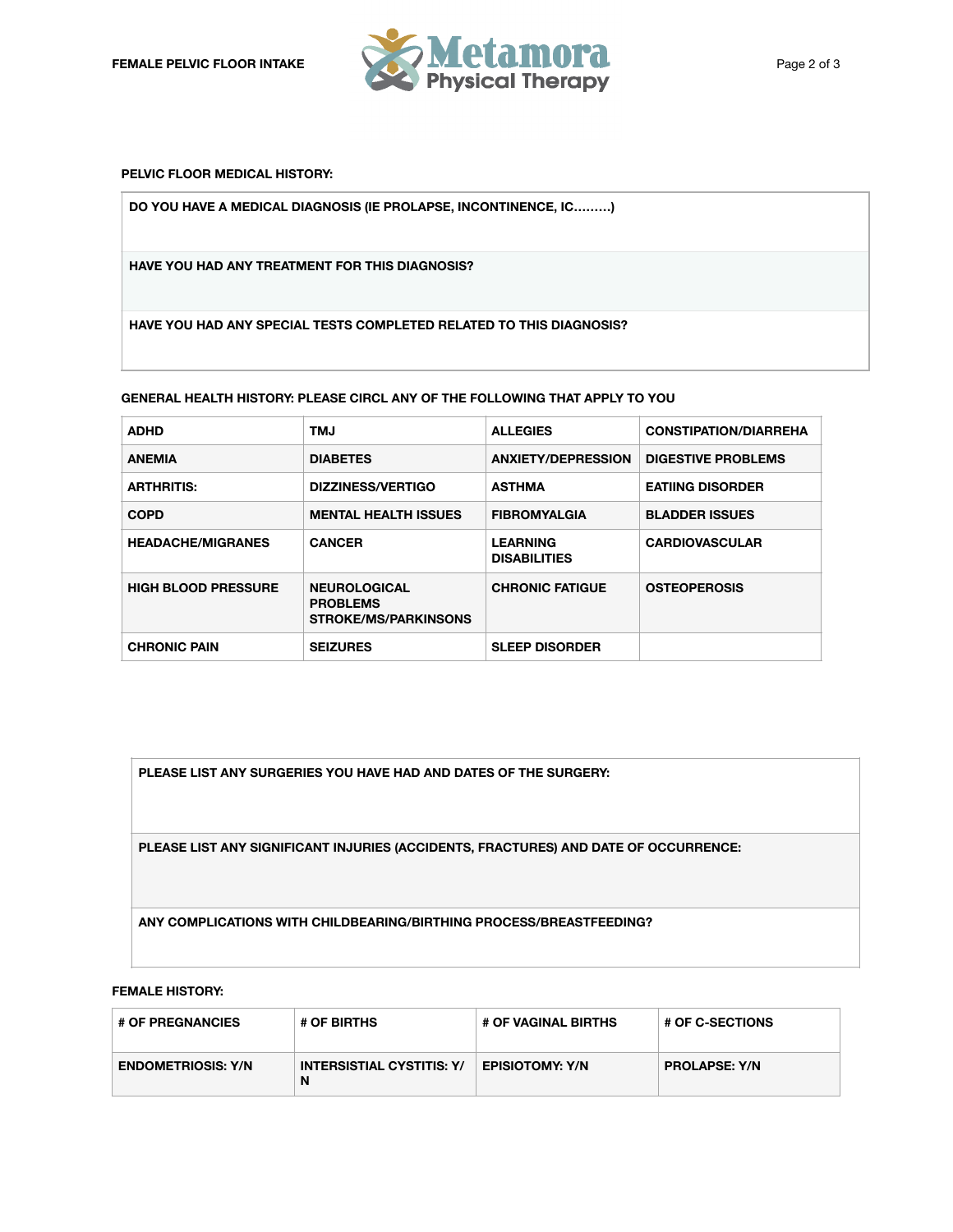

| <b>DRYNESS: Y/N</b> | <b>PAINFUL MENSTURAL</b><br><b>CYCLE: Y/N</b> | <b>MENSTURAL CYCLE:</b><br>LIGHT/REGULAR/HEAVY/ | <b>MENOPAUSE: Y/N</b> |
|---------------------|-----------------------------------------------|-------------------------------------------------|-----------------------|
|                     |                                               | <b>PAIN</b>                                     |                       |

| DO YOU EXPERIENCE STRESS? NONE/ LOW/ MEDIUM/HIGH    |                                    |  |  |  |
|-----------------------------------------------------|------------------------------------|--|--|--|
| WHAT DO YOU DO TO REDUCE STRESS?                    |                                    |  |  |  |
| DO YOU EXERCISE? Y/N. IF YES WHAT AND HOW OFTEN:    |                                    |  |  |  |
| <b>HOW MANY HOURS OF SLEEP DO YOU GET A NIGHT.?</b> | ANY DIFFICULTY FALLING ASLEEP? Y/N |  |  |  |
| <b>HOW MANY HOURS OF SCREEN TIME A DAY?</b>         |                                    |  |  |  |
| HOW WOULD YOU DESCRIBE YOUR DIET? POOR/GOOD/BAD?    | <b>FRUITS/VEGETABLES?</b>          |  |  |  |
| <b>HOW MANY CAFFINATED BEVERAGES PER DAY?</b>       | <b>HOW MUCH WATER PER DAY?</b>     |  |  |  |
| ANY HISTORY OF TRAUMA (SEXUAL OR PHYSICAL)? Y/N     |                                    |  |  |  |

**\_\_\_\_\_\_\_\_\_\_\_\_\_\_\_\_\_\_\_\_\_\_\_\_\_\_\_\_\_\_\_\_\_\_\_\_\_\_\_\_\_\_\_\_\_\_\_\_\_\_\_\_\_\_\_\_\_\_\_ \_\_\_\_\_\_\_\_\_\_\_\_\_\_\_\_\_\_\_\_\_\_\_\_\_\_** 

**HOW WILLING ARE YOU TO COMMIT TO CHANGING IN ORDER TO GET RID OF YOUR SYMPTOMS?** 

 **WHATEVER IT TAKES/ SIGNIFICANT CHANGE/ SOME CHANGE/ NO CHANGE**

**DO YOU HAVE A SAFE SUPPORT SYSTEM.? Y/N**

**IS THERE ANYTHING ELSE YOU WOULD LIKE US TO KNOW?** 

**PATIENT SIGNATURE** DATE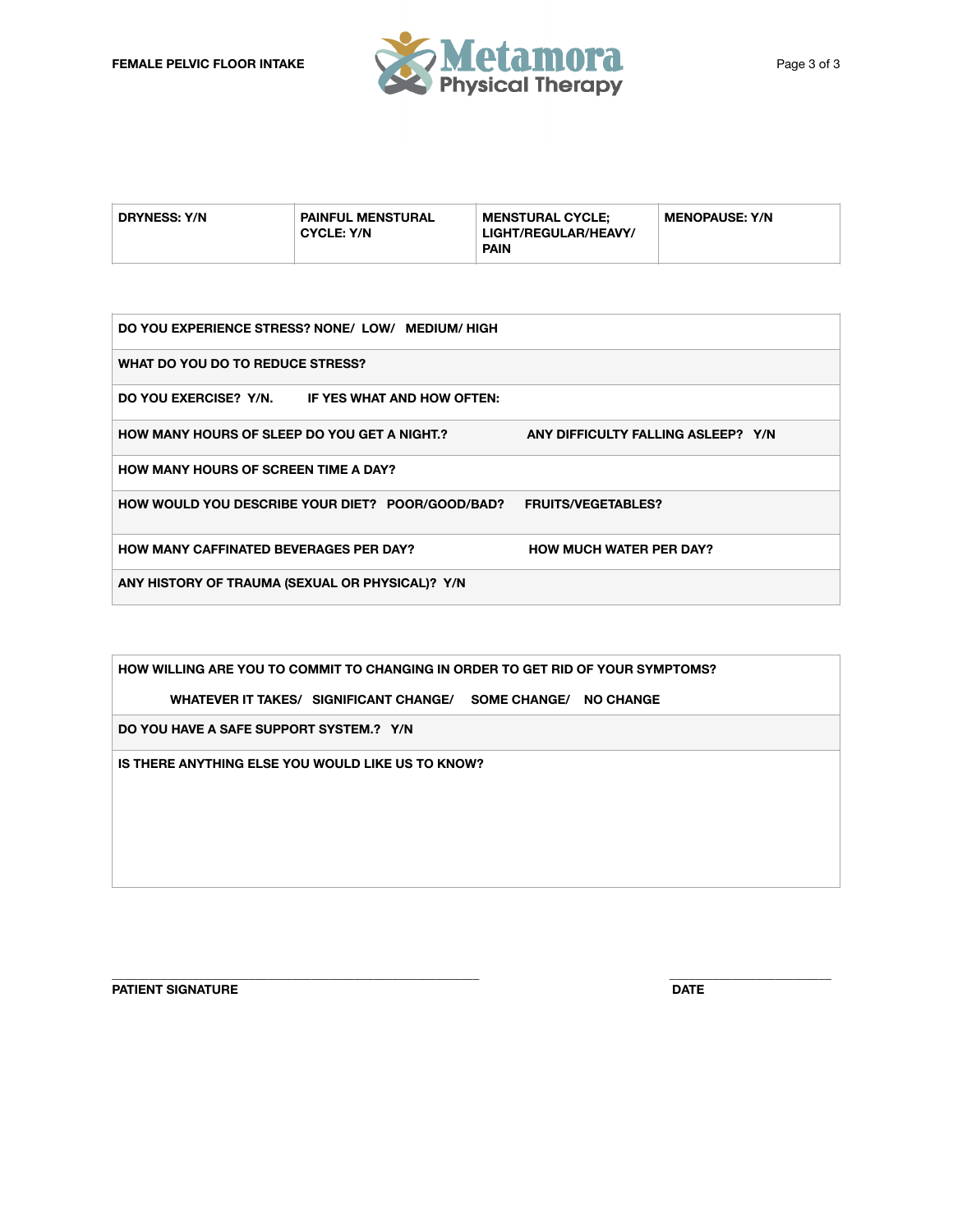

| How many times do you<br>urinate in the day?                      | Up to 7              | Between 8-10                            | Beween 11-15                        | More than 15                   |
|-------------------------------------------------------------------|----------------------|-----------------------------------------|-------------------------------------|--------------------------------|
| How many times do you<br>get up at night to urinate               | $0 - 1$              | 2 times                                 | 3 times                             | More than 3<br>times           |
| Do you wet the bed<br>before you wake up at<br>night?             | Never                | Occasionally-less than<br>once per week | Frequently-once or more per<br>week | Always-every<br>night          |
| Do you rush or hurry to<br>urinate when you get the<br>urge?      | Never-can<br>hold on | Occasionally-less than<br>once per week | Frequently-once or more per<br>week | Daily                          |
| Do you leak when rush<br>or hurry to the toilet?                  | Never                | Occasionally-less than<br>once per week | Frequently-once or more per<br>week | Daily                          |
| Do you leak with<br>squatting, sneezing,<br>laughing or coughing? | Never                | Occasionally-less than<br>once per week | Frequently-once or more per<br>week | Daily                          |
| Is your urinary stream<br>weak, prolonged or<br>slow?             | Never                | Occasionally-less than<br>once per week | Frequently-once or more per<br>week | Daily                          |
| Do you ever have a<br>feeling of incomplete<br>bladder emptying?  | Never                | Occasionally-less than<br>once per week | Frequently-once or more per<br>week | Daily                          |
| Do you need to strain to<br>empty your bladder?                   | Never                | Occasionally-less than<br>once per week | Frequently-once or more per<br>week | Daily                          |
| Do you have to wear<br>pads because of urinary<br>leakage?        | None-<br>never       | As a precaution                         | With exercise                       | Daily                          |
| Do you limit your fluid<br>intake to decrease<br>leakage?         | Never                | Before going out                        | Moderately                          | Daily                          |
| Do you have frequent<br>bladder infections?                       | No                   | 1-3 per year                            | 4-12 per year                       | More than<br>once per<br>month |
| Do your have pain when<br>you empty your bladder?                 | Never                | Occasionally-less than<br>once per week | Frequently-once or more per<br>week | Daily                          |
| Doe leakage affect your<br>daily routine?                         | Not at all           | Slightly                                | Moderately                          | Greatly                        |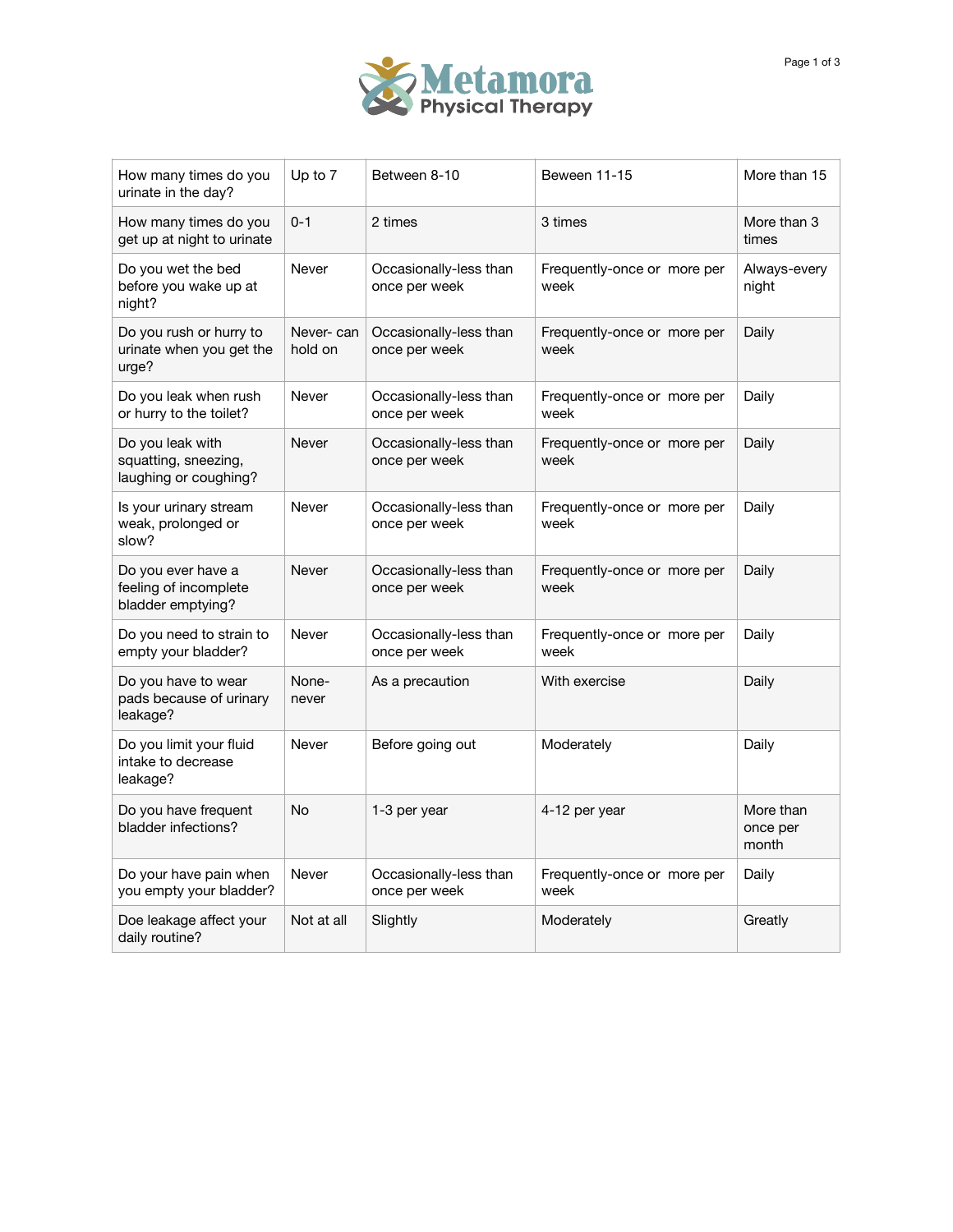

| How often do you usually<br>have a bowel<br>movement?     | Every<br>other day | Less than every 3 days                  | Less than once a week                  | More than<br>once a day |
|-----------------------------------------------------------|--------------------|-----------------------------------------|----------------------------------------|-------------------------|
| What is the consistency<br>of your stool?                 | Soft               | Had/pebbles                             | Watery                                 | Firm                    |
| Do you have to strain a<br>lot to empty your<br>bowels?   | Never              | Occasionally-less than<br>once per week | Frequently- more than once<br>per week | Daily                   |
| Do you use laxatives?                                     | Never              | Occasionally-less than<br>once per week | Frequently- more than once<br>per week | Daily                   |
| Do you feel constipated                                   | Never              | Occasionally-less than<br>once per week | Frequently- more than once<br>per week | Daily                   |
| Do you get gas you can't<br>control?                      | Never              | Occasionally-less than<br>once per week | Frequently- more than once<br>per week | Daily                   |
| Do you have urgency to<br>empty your bowels?              | Never              | Occasionally-less than<br>once per week | Frequently- more than once<br>per week | Daily                   |
| Do you leak watery<br>stool?                              | Never              | Occasionally-less than<br>once per week | Frequently- more than once<br>per week | Daily                   |
| Do you leak normal<br>stool?                              | Never              | Occasionally-less than<br>once per week | Frequently- more than once<br>per week | Daily                   |
| Do you have a feeling of<br>incomplete bowel<br>emptying? | Never              | Occasionally-less than<br>once per week | Frequently- more than once<br>per week | Daily                   |

| Do you have a sensation<br>of tissue protrusion,<br>lump, or bulging in you<br>vagina? | Never      | Occasionally-less than<br>once per wee | Frequently-more than once<br>per week | Daily   |
|----------------------------------------------------------------------------------------|------------|----------------------------------------|---------------------------------------|---------|
| Do you experience<br>vaginal pressure,<br>heaviness or a dragging<br>sensation?        | Never      | Occasionally-less than<br>once per wee | Frequently-more than once<br>per week | Daily   |
| Do you have to push on<br>your perineum to empty<br>your bowels                        | Never      | Occasionally-less than<br>once per wee | Frequently-more than once<br>per week | Daily   |
| Do you have to push on<br>your perineum to void?                                       | Never      | Occasionally-less than<br>once per wee | Frequently-more than once<br>per week | Daily   |
| How much of bother are<br>these symptoms                                               | Not at all | Slightly                               | Moderately                            | Greatly |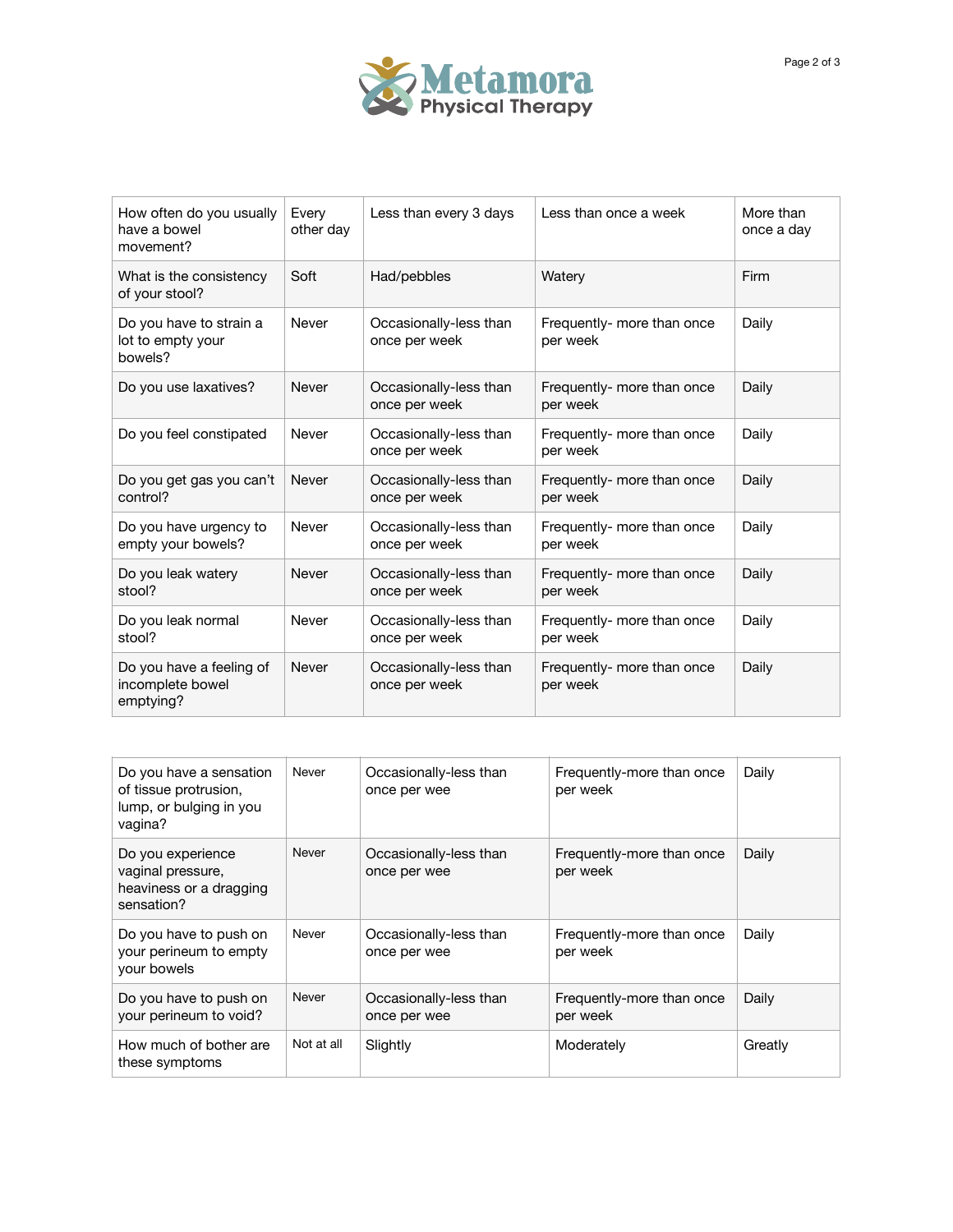

| Are you sexually Active?                                             | No                               | Less than 1x<br>week | More than 1x<br>week | Daily or most days                  |
|----------------------------------------------------------------------|----------------------------------|----------------------|----------------------|-------------------------------------|
| If not sexually active, why:                                         | No partner                       | Partner unable       | Vaginal Dryness      | <b>Too Painful</b>                  |
| Do you have sufficient vaginal<br>lubrication during<br>intercourse? | yes                              | No                   |                      |                                     |
| During intercourse, is vaginal<br>sensation?                         | Normal                           | Decreased            | Painful              | None                                |
| Do you feel your vagina is too<br>loose?                             | Never                            | Occasionally         | Frequently           | Always                              |
| Do you feel your vagina is too<br>tight?                             | Never                            | Occasionally         | Frequently           | Always                              |
| Do you have pain with<br>intercourse?                                | Never                            | Occasionally         | Frequently           | Always                              |
|                                                                      | If pain, where<br>does it occur? | Deep inside          | Upon insertion       | Both insertional and<br>deep inside |
| Do you leak urine during<br>intercourse?                             | Never                            | Occasionally         | Frequently           | Always                              |
| How much do these sexual<br>issues bother you?                       | Not at all                       | Slightly             | Moderately           | Greatly                             |